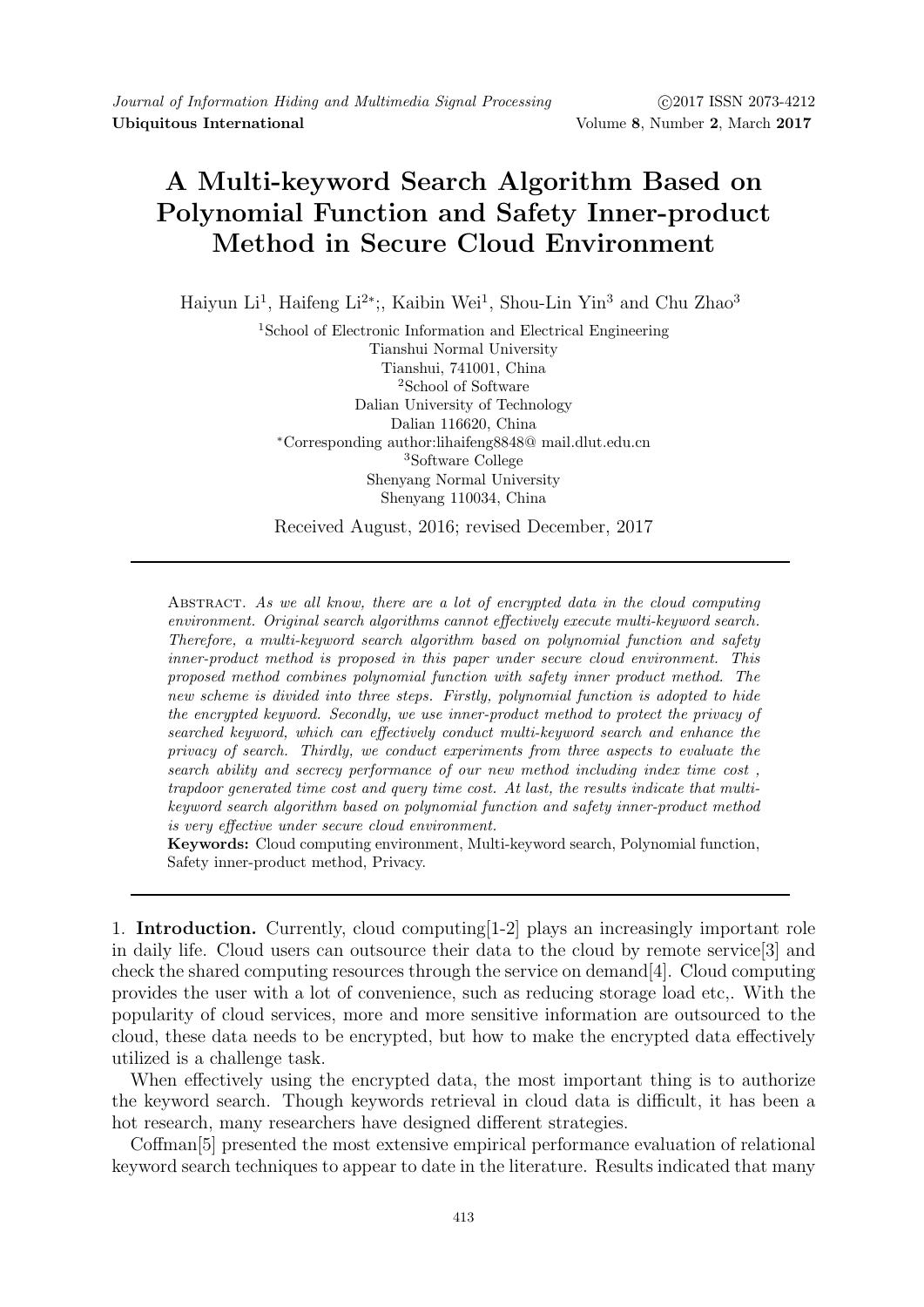existing search techniques did not provide acceptable performance for realistic retrieval tasks. In particular, memory consumption precluded many search techniques from scaling beyond small data sets with tens of thousands of vertices. He also explored the relationship between execution time and factors varied in previous evaluations. In conclusion, his work confirmed previous claims regarding the unacceptable performance of these search techniques and underscored the need for standardization in evaluations-standardization exemplified by the IR community. Fakas [6] proposed and investigated the effectiveness of size-l Object Summary $(t)$ s and size-l Object Summary $(a)$ s that consist of l tuple nodes and l attribute nodes respectively. Also an optimal dynamic programming algorithm, two greedy algorithms and preprocessing heuristics were proposed. By collecting feedback from real users, he assessed the relative usability of the two different types of snippets. Song[7] first made keywords retrieval for encrypted data. Liang[8] proposed an improved based on K-gram index fuzzy keywords retrieval algorithm, development language was cryptographic primitives, but it did not meet the high service requirements, such as retrieval experience or system adaptability. There are some single keyword retrieval algorithm such as [9-10].

Sun[11] presented a privacy protection multi-keyword text retrieval algorithm based on permutation method, it adopted an index structure based on tree model to improve the effectiveness of retrieval. But this structure could not effectively control data update, when adding or deleting a document, the data owners needed to update all retrieval index. And the algorithm needed an additional server to support the producing of index and trapdoor.

Cao[12] put forward a multi-keyword retrieval algorithm in cloud computing, the algorithm adopted coordinate matching to reduce the computation and communication overhead. In this strategy, users send search request to server, the server searches keyword index made by data owner. Then the server sends an encrypted document subset to users. In the process, the sever does not leak query conditions and keywords in the index. But in this strategy, it needs to build a binary vector for each document as index. Each bit in index indicates that whether the document contains the corresponding keyword. This means that the user must understand a keyword list and keyword position in a binary vector when sending query condition. The store and update of index may produce a large number of computational overhead, especially many keywords.

In this paper, our method is to eliminate the predefined binary vector which has been used in current multi-keyword retrieval strategy, and to ensure index effectively updating. It also can be extended to a large number of keywords retrieval. In order to prevent the leak of privacy in the process of multi-keyword retrieval, this paper first puts forward a multi-keyword retrieval strategy through the polynomial function to hide the encrypted keywords. In this algorithm, the query terms can be described as a polynomial function coefficient vector, so that it can prevent competitors seeing input keywords. To fight adversary equipped with strong computing resources, the new scheme in this paper combines the polynomial function method with the safety inner-product strategy. Because safety inner-product derives from K-Nearest-Neighborhood (KNN)[13-15], our new scheme does not need to establish a predefined binary index vector in the process of keywords retrieval, and it can effectively control data update.

The following are the structures of this paper. In section2, we give the data retrieval model. Section3 detailed introduces the multi-keyword retrieval algorithm. Section4 is the performance evaluation part, which is used for demonstrating the effectiveness of our method. There is a conclusion in section5.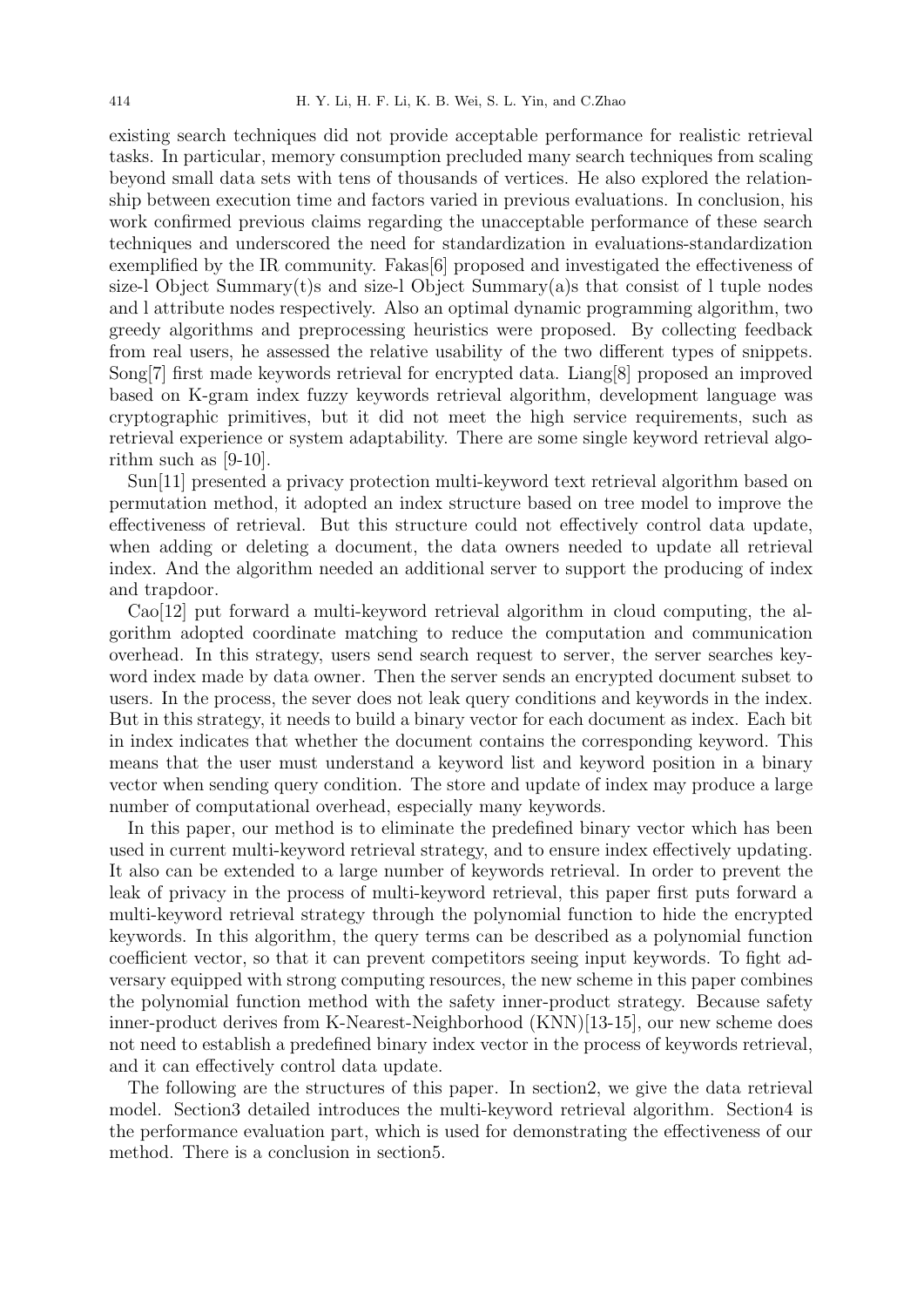2. Data retrieval model. In this section, we first describe the system model used for cloud computing. Then, some threaten models are given. Finally, we illustrate the design target for multi-keyword retrieval algorithm.

2.1. System model. Cloud data storage system is composed of three different entities, namely data owner, data user and cloud server as figure1. Data owner has  $n$  documents  $F = (F_1, F_2, \cdots, F_n)$ . After encrypting, documents will become ciphertext form  $C = (C_1, C_2, \cdots, C_n)$  and they are stored in cloud. Data owner also builds a encrypted searchable index I, which makes the keywords research smoothly in C. Then data owner outsources  $I$  and  $C$  to cloud server.



FIGURE 1. Process of keywords retrieval in cloud computing

In this paper, we assuming that it has carried out appropriate data authority between data owner and user. To search the stored data document in server, user needs to set a keyword set  $W'$  formed by u keywords. Then  $W'$  will be encrypted and it generates trapdoor  $T_{W'}$ . A retrieval request will be sent to server. Once the server receives the  $T_{W'}$ , server will search the encrypted index I and return the corresponding encrypted document. In order to improve the system availability, the cloud should sort the retrieval results based on certain criteria, rather than just return disorderly results. In addition, in order to reduce the communication load, cloud server only sends the most relevant  $k$ documents to the user. Finally, the user decrypts received document through the access control mechanism.

2.2. Threaten model. In the cloud computing system, because system cannot maintain data unlike data owner, the system easily has security threaten. Attacker may intercept the network flow between data user and server. Specifically, in this paper we assume that attacker can deduce additional information from transformed data(i.e, encrypted data C, encrypted index I and trapdoor  $T_{W}$ ). According to the knowledge acquired by attacker, we take two threaten models into consideration to protect privacy information in retrieval process in cloud computing. The two threaten models are as follows.

- 1. Ciphertext only attack. Cloud attacker deduces the transformed encrypted data through intercepting the communication between data user and server. Under this condition, attacker collects some legal retrieval requests to produce new retrieval requests. Because this kind of attack has a deterministic property, hashing and encrypting can be used to prevent this attack.
- 2. Known background attack. In the robust model, the attacker further masters some background information in the database, such as the mian body of data set and statistics information of keywords. Therefore, attacker utilizes frequent captured encryption keywords and background information and can infer the right keywords. It is not safety for the protection of retrieval mode. Because the generated retrieval requests contain deterministic properties, the privacy leak problem exists in the retrieval encryption strategy.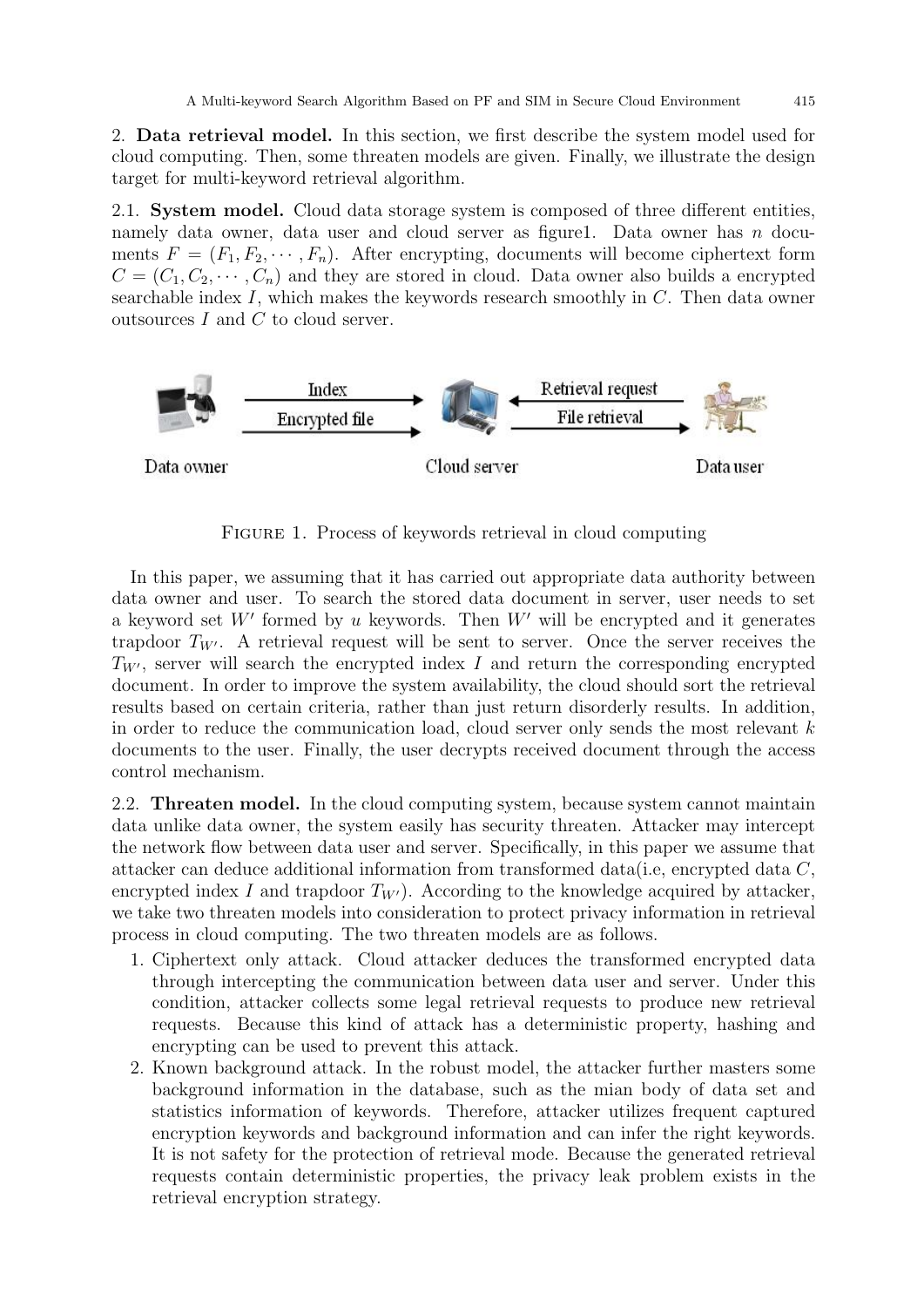2.3. Our design target. This paper designs an orderly multi-keyword retrieval strategy, this strategy can effectively protect privacy of keyword retrieval for encrypted data in the cloud computing system. Particularly, this paper design the system, which can achieve some following goals at the same time.

- Realize orderly multi-keyword retrieval. In cloud computing, this new method can conduct multi-keyword retrieval and similar data retrieval sorting at the same time.
- Realize privacy protection. The new method can prevent attacker intercepting data and getting additional information. That can protect the privacy of data.
- Realize low consumption. The new method takes a low computation and communication cost. What's more, when adding or deleting documents, it needs to update encrypted document C and retrieval index I.

## 3. Multi-keyword Search Algorithm Based on Polynomial Function and Safety Inner-product Method. In this paper, we use some symbols as following.

F: n data documents can be expressed as,

$$
F = (F_i, i = 1, 2, \cdots, n). \tag{1}
$$

C: n encrypted data documents in cloud can be expressed as,

$$
C = (C_i, i = 1, 2, \cdots, n). \tag{2}
$$

 $W:$  data owner sets n keywords set, corresponding data document is,

$$
W = (W_i, i = 1, 2, \cdots, n). \tag{3}
$$

Where each keyword set  $W_i$  has  $m_i$  keywords, so  $W_i = (w_{i,j}, j = 1, 2, \cdots, m_i)$ .

I and  $\overline{I}$ : we build retrieval index I and  $\overline{I}$  respectively for each keyword of W in orderly multi-keyword retrieval strategy and privacy protection orderly multi-keyword retrieval strategy.

$$
I = (I_i, i = 1, 2, \cdots, n); \qquad \overline{I} = (\overline{I}_i, i = 1, 2, \cdots, n).
$$
 (4)

Each sub-index in  $W_i$  can be expressed as:  $I_i = (I_{i,j}, j = 1, 2, \dots, m_i);$  $I_i = (I_{i,j}, j = 1, 2, \cdots, m_i).$ 

 $W'$ : users set u keywords as,

$$
W' = (w'_k, k = 1, 2, \cdots, u).
$$
 (5)

 $T_{W'}$  and  $\overline{T}_{W'}$ : respectively denotes the trapdoor of W' in orderly multi-keyword retrieval strategy and privacy protection orderly multi-keyword retrieval strategy.

 $C_{W'}$ : top k encrypted data in list are returned to data user with trapdoor  $T_{W'}$  or  $\overline{T}_{W'}$ .

3.1. Main steps for new method. The new scheme contains four main steps: setting, index creating, trapdoor and inquiry.

- 1. Setting. Data owner randomly generates a key  $SK$  and allocates  $SK$  to authorised user. This paper utilizes RSA public-key encryption algorithm to realize key allocation. Assuming that C delivers a public key to  $B$  and makes  $B$  trust this key belonging to A. Meanwhile, C can intercept the communication between A and B. So C can transfer his own public key to  $B, B$  believes that this key belongs to  $A, C$ can intercept all the information transformed from B to A and use his own key to decrypt this information. Then, this information will be encrypted by public key of A and transformed to A.
- 2. Index creating. According to keywords set  $W$ , data owner generates retrieval index I which will be encrypted by key  $SK$ . Then plaintext data set F will be encrypted as encrypted data set  $C$ . And it will publish index  $I$  and  $C$  for cloud server.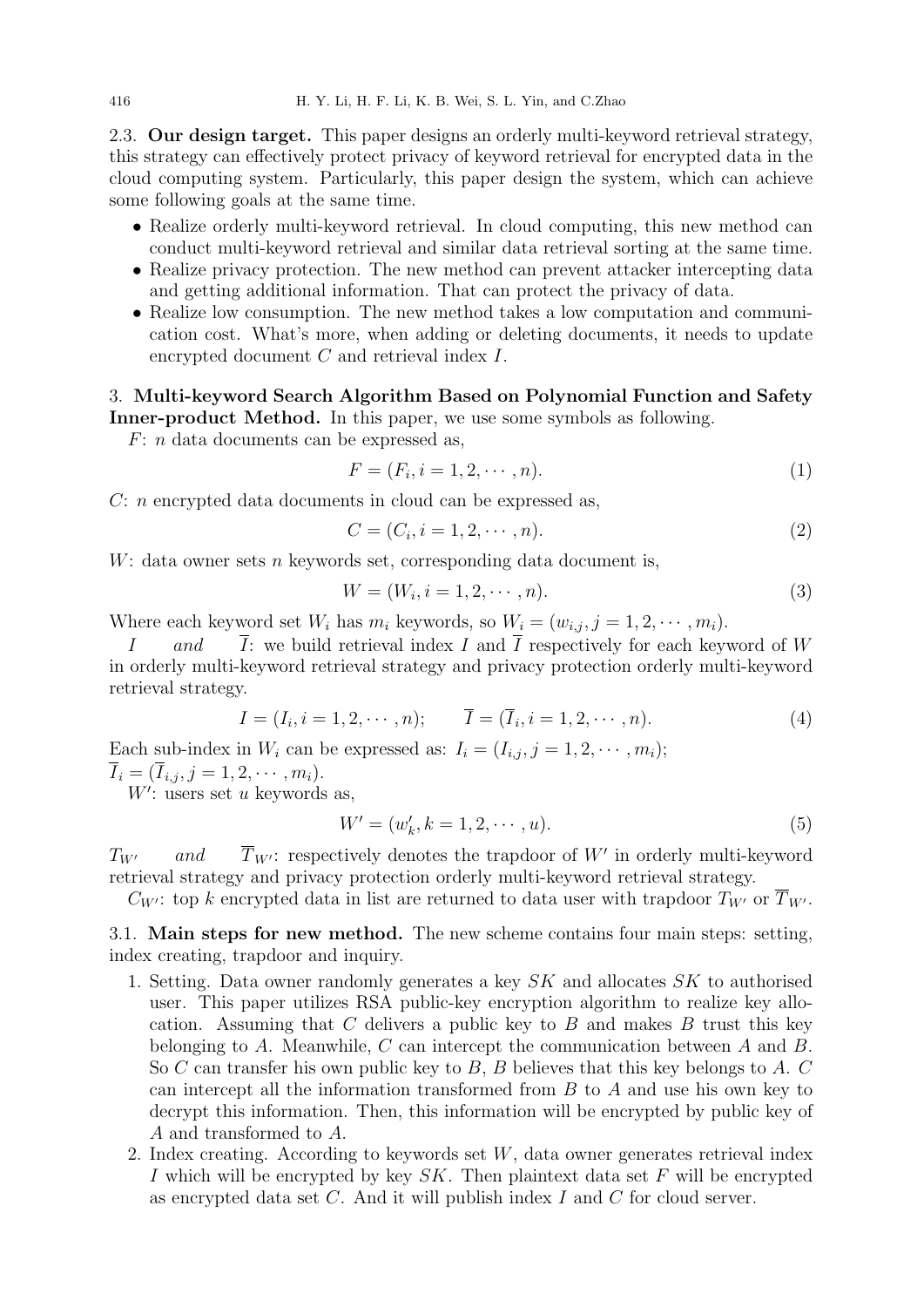- 3. Trapdoor. Data user uses key SK to generate corresponding safety trapdoor  $T_{W}$  of input keywords set  $W'$ .
- 4. Inquiry. When cloud server receives  $T_{W'}$ , it will use  $T_{W'}$  to search keywords in index I and return the top k document  $C_{W}$  to user.

## 3.2. Orderly multi-keyword retrieval strategy based on polynomial function.

- 1. Retrieval strategy based on polynomial function. In order to ensure no violation for the privacy and security request, it must hide the keywords set  $W'$  in this paper, therefore, it needs to encrypt these keywords. After generating trapdoor, it needs to build a polynomial function to hide these encrypted keywords. The detailed process of orderly multi-keyword retrieval strategy based on polynomial function is as follows.
	- (a) Setting. Data owner generates a encryption function  $E()$  and Hash function  $H()$ . It uses the two functions to construct a key  $SK = (E(), H())$ . Then data owner sends SK to authorized user.
	- (b) Building index. Data owner extracts  $m_i$  keywords from document  $F_i$  and utilizes these keywords to construct index. To prevent attacker intercepting keywords information of index, data owner uses SK to encrypt each keyword. Keywords of encrypted document  $F_i$  can be expressed as  $H(E(w_{i,j}))$ ,  $j = 1, 2, \dots, m_i$ . Then data owner will compute the energy consumption of encrypted keywords and build retrieval index:  $I_{i,j} = (H(E(w_{i,j}))^0, \dots, H(E(w_{i,j}))^d)^T$  (*d* is the maximum number of input keywords). So index information matrix of  $F_i$  is presented as:

$$
I_i = (I_{i,1}, \text{cdots}, I_{i,m_i}) = \begin{bmatrix} (H(E(w_{i,1})))^0 & \cdots & (H(E(w_{i,m_i})))^0 \\ \vdots & \cdots & \vdots \\ (H(E(w_{i,1})))^d & \cdots & (H(E(w_{i,m_i})))^d \end{bmatrix}
$$
(6)

Data owner sends encrypted data C and index  $I = I_i, i = 1, 2, \dots, n$  of n documents to server.

(c) Trapdoor. User sets a keyword set  $W' = w'_1, \dots, w'_u$ . The u keywords are as retrieval input. To the total number of keywords is d, we add  $d - u$  virtual keywords  $w'_{u+1}, \cdots, w'_{d}$  into set W'.

$$
W' = (w'_1, \cdots, w'_u, w'_{u+1}, \cdots, w'_d). \tag{7}
$$

Because each virtual key is composed of a hybrid sequence generated by random characters and numbers. And the word in virtual keyword is different from that in real dictionary, so the virtual keywords do not affect the retrieval result. Then user will utilize the key  $SK = E($ ,  $H($ ) to encrypt d keywords.

$$
H(E(W')) = H(E(w'_k)), k = 1, \cdots, d.
$$
\n(8)

As we all know, calculation of polynomial factorization process is very complicated, especially when the polynomial order is very large. Therefore, we use polynomial function to hide the encrypted keywords. Specifically, a  $d - order$ polynomial function is built.

$$
f(x) = (x - H(E(w'_1))) * \cdots * (x - H(E(w'_d)))
$$
\n(9)

$$
= b_0 + b_1 x + \dots + b_d x^d. \tag{10}
$$

Only when  $w \in W'$ , polynomial function satisfies the requirement of  $f(H(E(w)))$  = 0. So user can use coefficient of polynomial function to form a retrieval request and send it to cloud server.

$$
T_{W'} = b_0, \cdots, b_d^T. \tag{11}
$$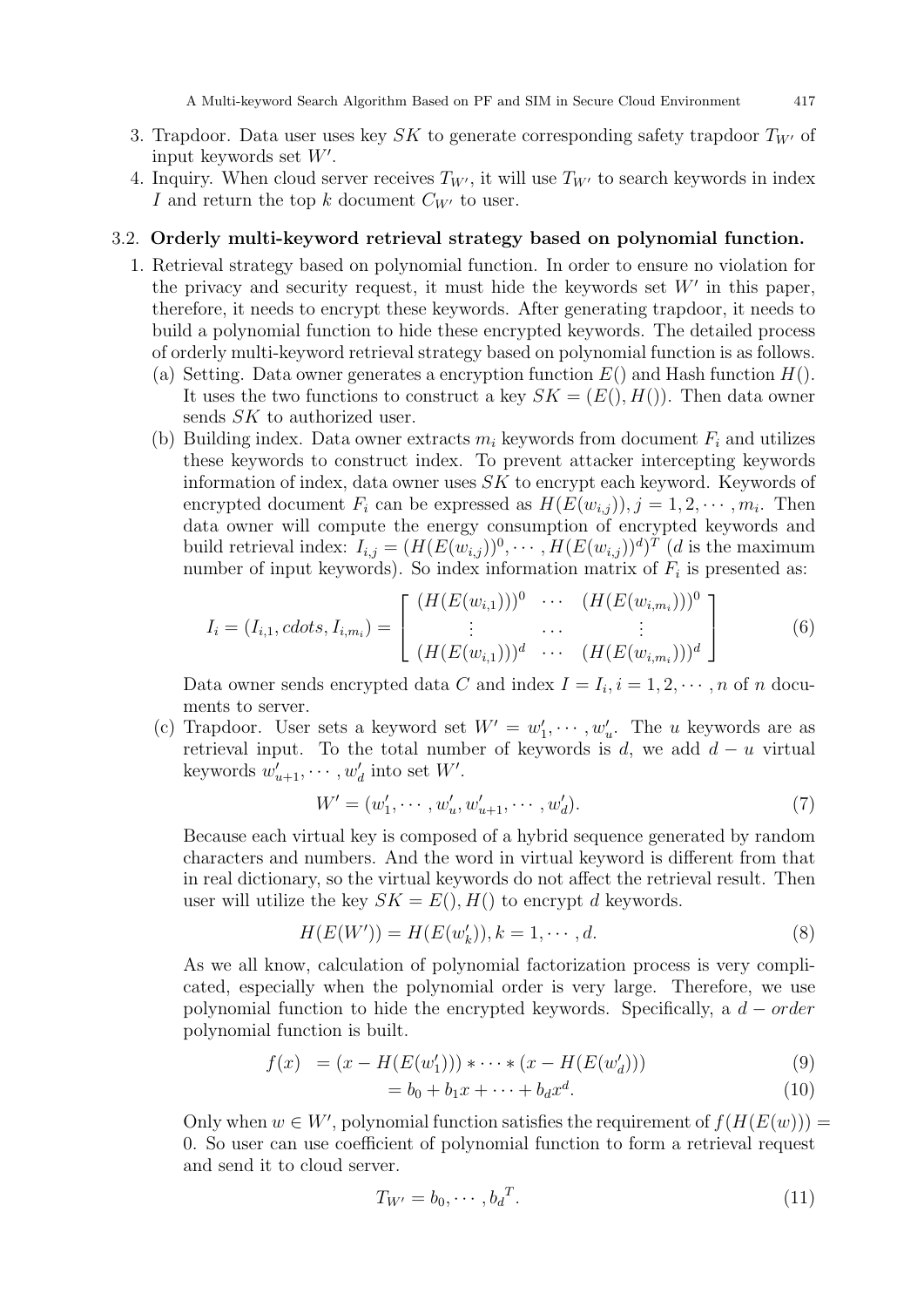(d) Inquiry. It will create index  $I_i$  for each document  $F_i$  under trapdoor  $T_{W'}$ . Matrix  $\chi_i$  is calculated as:

$$
\chi_i = (T_{W'})^T I_i \tag{12}
$$

$$
= (T_{W'})^T (I_{i,1}, \cdots, I_{i,m_i})
$$
\n(13)

$$
,b_d) \left[ \begin{array}{ccc} (H(E(w_{i,1})))^0 & \cdots & (H(E(w_{i,m_i})))^0 \\ \vdots & \cdots & \vdots \\ (E(w_{i,m_i}))^0 & \cdots & (E(w_{i,m_i}))^0 \end{array} \right] \right]
$$
(14)

$$
= (b_0, \cdots, b_d) \left[ \begin{array}{ccc} \vdots & \cdots & \vdots \\ (H(E(w_{i,1})))^d & \cdots & (H(E(w_{i,m_i})))^d \end{array} \right] \tag{14}
$$

$$
= (\chi_i(1), \cdots, \chi_i(m_i)). \tag{15}
$$

So when  $w_{i,j} \in W'$ ,  $\chi_i(j) = (T_{W'})^T | I_{i,j} = 0$ . In this paper, we define the similarity between  $T_{W'}$  and index  $I_i$ . And the similarity is denoted the number of successfully matched words. Therefore, the number of zero in  $\chi_i$  can be shown as similarity. Then the server will compute zero number of corresponding matrix  $\chi_i$  to get the similarity between inquiry word and each  $I_i(i = 1, \dots, n)$ . These similarities will be ordered, then cloud server sends top  $k$  ID in orderly list  $C_{W'}$ to user.

- 2. Analysis. According to the above description, the final similarity is defined as the number of inquiry keywords in data document index  $I_i$ . Hence, it should keep all the similarity in data document. When the top  $k$  ID are returned to user, the document most similar to inquiry request is obvious in the list. In addition, this new strategy does not set up predefined binary index vector for keywords. When adding a new keyword in retrieval index, data owner only computes the energy consumption of this encrypted keyword and adds a new column in retrieval index as formula (7). So the new strategy not only can effectively control the dynamic data updating, but also satisfy the privacy protection requirement of retrieval encryption strategy.
	- Ciphertext only attack. In this threaten model, attacker can intercept secret document set C, index I and trapdoor  $T_{W'}$ . Under this situation, it is difficult for attacker to make factorization for polynomial function used by keywords in  $T_{W'}$  and  $H(E(W'))$ . Therefore, attacker cannot generate new retrieval request by collecting legal retrieval request. In addition, keywords in  $T_{W'}$  and index are encrypted. So our new multi-keyword retrieval strategy is secure for this threaten model.
	- Known background attack. In this threaten model, attacker wants to utilize the background information of data set and frequent retrieved keywords to deduce the right keywords. The new scheme has a advantage of generating two different inquiry data for the same keywords set  $W'$ , in that it can randomly produce virtual keyword. Therefore, inquiry condition cannot be generated by a determining method, attacker cannot distinguish the retrieval frequency of any keyword. And attacker cannot deduce right keywords. So our new multi-keyword retrieval strategy is also secure for this threaten model.

3.3. Multi-keyword Search Algorithm Based on Safety Inner-product. In this paper, the proposed retrieval strategy based on polynomial function hides keywords, which can protect the privacy information from threatening by the above two threaten models. But the method still appears privacy leak situation: attacker can deduce the encrypted keywords with factorization of polynomial function when inquiring  $T_{W'}$ . In addition, attacker can acquire encrypted keywords information through index retrieval. Therefore, attacker can generate a new legal trapdoor by the deduced encrypted keywords. In this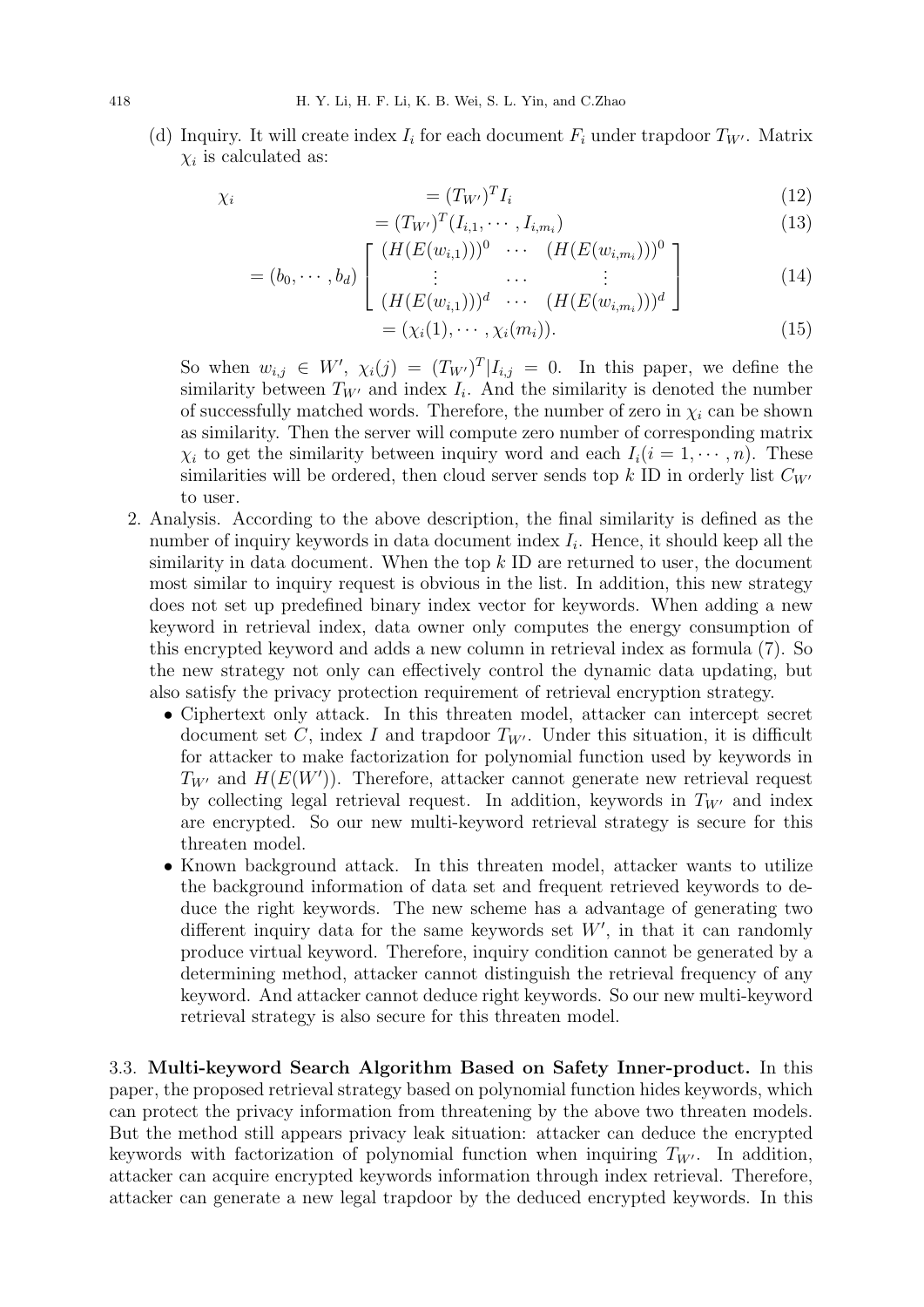section, we propose a multi-keyword search algorithm based on safety inner-product to protect the privacy and resist the strong attacker.

- 1. Retrieval strategy based on safety inner-product. In this strategy, we compute the inner-product of each  $I_{i,j}$  in trapdoor  $T_{W'}$  and index  $I_i$ . The zero number in result  $Y_i$  is retrieval keywords number in corresponding document. In the above analysis, attacker can deduce the encrypted keywords with factorization of polynomial function. Therefore, it needs to hide trapdoor and each inner-product of index to protect privacy information. In this paper, we improve the secure KNN method and regard the new KNN method as inner-product method. The detailed introduction for the KNN inner-product method is as follows.
	- Setting. In order to improve the security for this new strategy, this paper utilizes some randomly generated matrix and vector to encrypt trapdoor and index. So it not only generates encryption function  $E()$  and hash function  $H()$ , but produces two random  $d \times d$ –dimension invertible matrixes  $M_1$ ,  $M_2$  and one d bit random binary string S. Assuming  $S(k)$  denotes  $d-th$  bit in S. Then data owner builds key  $SK = (E(), H(), M_1, M_2, S)$  and sends it to authorized user.
	- Index creating. To prevent the privacy information leak, we use the parameter  $M_1, M_2, S$  to further encrypt index. Considering that it creates the sub-index  $I_{i,j} = (H(E(w_{i,j}))^0, \cdots, H(E(w_{i,j}))^d)^T : a)$  for keyword  $w_{i,j}$  in retrieval process, data owner divides  $I_{i,j}$  into two random vectors  $I_{i,j}^a$  and  $I_{i,j}^b$ . For  $1 \leq k \leq d$ , if  $S(k) = 1$ , then data owner randomly divides  $I_{i,j}(k)$  into  $I_{i,j}^a(k)$  and  $I_{i,j}^b(k)$ , so  $I_{i,j}^a(k) + I_{i,j}^b(k) = I_{i,j}(k)$ . If  $S(k) = 0$ , then data owner uses  $I_{i,j}^a$  and  $I_{i,j}^b$ to construct  $I_{i,j}(k)$ ; b. And  $I_{i,j}$  will be encrypted as  $M_1^T I_{i,j}^a$  and  $M_2^T I_{i,j}^b$ . So in this new scheme, we construct a index for each keywords expressed as:  $I_{i,j}$  =  $(M_1^TI_{i,j}^a, M_2^TI_{i,j}^b).$
	- Trapdoor. To protect privacy information, it needs to eliminate the relationship between  $T_{W'}$ . So we use the parameter  $M_1, M_2, S$  to further encrypt trapdoor  $T_{W'}$ .
	- Building  $T_{W'} = b_0, \cdots, b_d^T$ . User adopts similar process to divide  $T_{W'}$  into two random vector  $T_{W'}^a$  and  $T_{W'}^b$ . The different is that for  $1 \leq k \leq d$ , if  $S(k) = 0$ , then data owner randomly divides  $T_{W'}(k)$  into  $T_{W'}^a(k)$  and  $T_{W'}^b(k)$ , so  $T_{W'}^a(k)$  +  $T_{W'}^b(k) = T_{W'}(k)$ . If  $S(k) = 1$ , then  $T_{W'}$  will be encrypted as  $M_1^{-1}T_{W'}^a$  and  $M_2^{-1}T_{W'}^b$ . So in this new scheme,  $\overline{T}_{W'} = (M_1^{-1}T_{W'}^a, M_2^{-1}T_{W'}^b)$ .
	- Inquiry. Cloud server uses trapdoor  $T_{W'}$  to search each sub-index  $I_{i,j}$  in keyword  $w_{i,j}$  and utilizes  $\overline{I}_{i,j}$  to calculate  $\overline{Y}_i(j)$  and judge whether this trapdoor contains the sub-keyword.

$$
\overline{Y}_i(j) \qquad \qquad = (\overline{T}_{W'})^T \cdot \overline{I}_{i,j} \qquad (16)
$$

$$
=M_1^{-1}T_{W'}^a, M_2^{-1}T_{W'}^b{}^T \times M_1^T I_{i,j}^a, M_2^T I_{i,j}^b \tag{17}
$$

$$
= (T_{W'}^a)^T (M_1^{-1})^T M_1^T I_{i,j}^a + (T_{W'}^b)^T (M_2^{-1})^T M_2^T I_{i,j}^b \tag{18}
$$

$$
= (T_{W'}^a)^T I_{i,j}^a + (T_{W'}^b)^T I_{i,j}^b \tag{19}
$$

$$
=(T_{W'})^T \times I_{i,j} \tag{20}
$$

$$
= Y_i(j). \tag{21}
$$

Therefore,  $\overline{Y}_i(j) = 0$ . If  $w_{i,j} \in W'$ , then the zero number in  $\overline{Y}_i = (\overline{Y}_i(1), \cdots, \overline{Y}_i(m_i))$ can indicates the successful match words number between  $T_{W'}$  and  $I_i$ . Similarly, we use corresponding  $\overline{Y}_i(i = 1, \dots, n)$  to compute the similarity degree between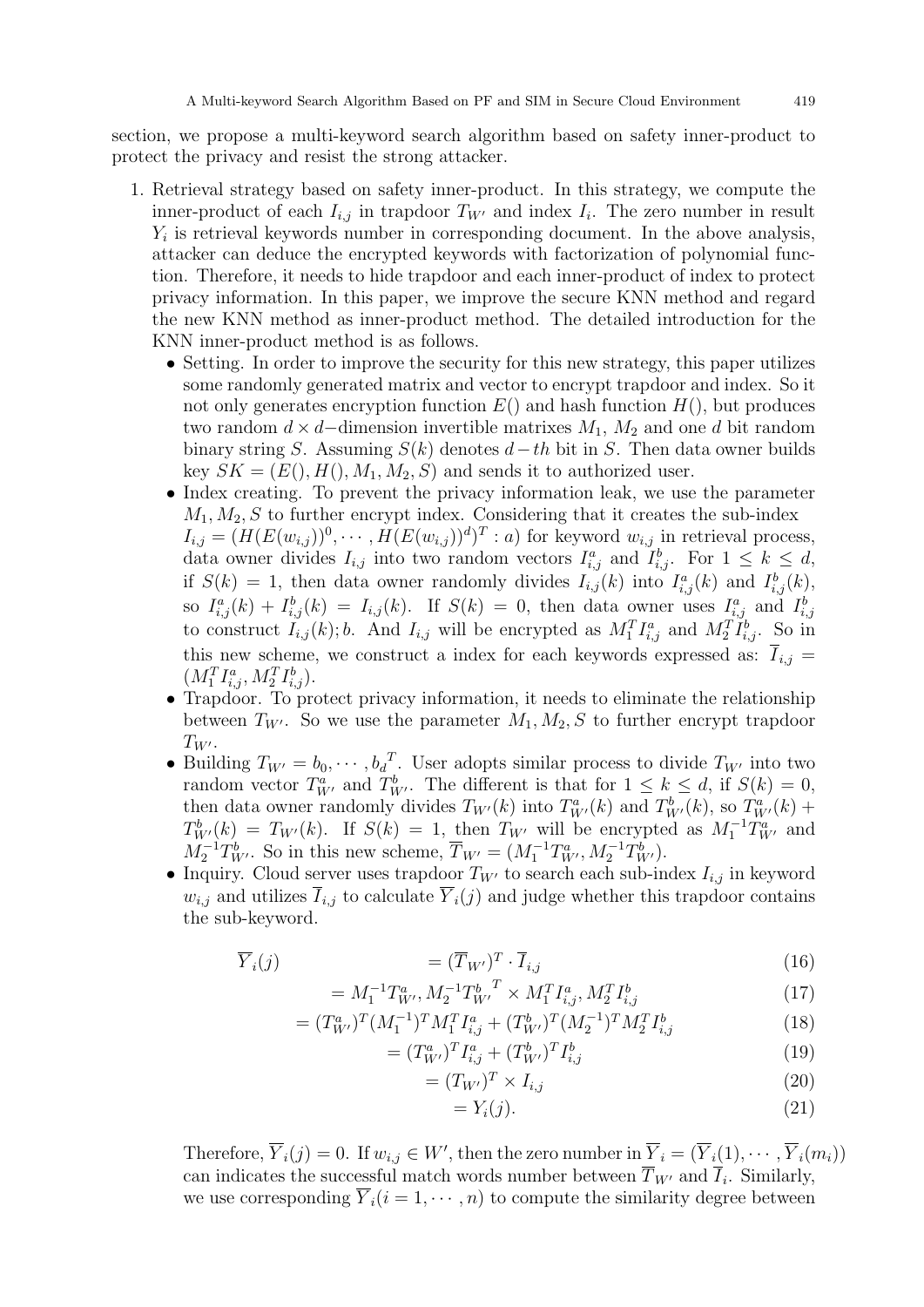$T_{W'}$  and  $I_i$ . Finally, cloud server will send the top  $k - ID$  in  $C_{W'}$  to user after ranking similarity degree.

2. Analysis. Privacy protection orderly multi-keyword retrieval strategy can be used to solve privacy protection problems in orderly multi-keyword retrieval strategy. First, index vector and inquiry vector are randomly divided into two vectors. What's more, the vectors will be encrypted by  $M_1$  and  $M_2$  generated from the process of building index and trapdoor. Hence, attacker cannot deduce the encrypted keywords in trapdoor and retrieval index. We just encrypt parameter  $(M_1, M_2, S)$ , then safety inner-product can be used to protect the privacy information of trapdoor and index. In addition, due to the random virtual keywords, it can generate two different trapdoors for the similar  $W'$  by using the paper's new method, so the new scheme also can protect retrieval model.

4. Experience and analysis. The experience data is composed of 150 emails and short messages. For the random input keywords set, cloud server will search all the data and find the required keywords set. We repeat 80 times for this experiment. And we use three aspects to evaluate the performance of our method including index time cost, trapdoor generated time cost and query time cost.

- Creating index time cost. Time cost on data owner building retrieval index includes time of extracting and encrypting each keyword in data document.
- Trapdoor generated time cost. Time cost on data user building trapdoor includes the time of encrypting time and the time of generating trapdoor.
- Query time cost. Time cost on cloud server completing a retrieval request includes time of computing document similarity degree and ranking time.

We set the document number range from 100 to 600 and select 40 keywords in each document. Table1 is the index time cost with different documents. And a comparison to  $\parallel$  and  $\parallel$  is shown in table1. From table1, we can know that the time cost of creating index will increase with the adding of documents. In addition, because the time of building sub-index for each document is unchanged, the relation between time cost and document number is quasi-linear.

| Document number 100 200                                             |  | - 300 | 400 | -500-                                           | -600 |
|---------------------------------------------------------------------|--|-------|-----|-------------------------------------------------|------|
| This paper's method $0.25s$ $0.49s$ $0.74s$ $0.93s$ $1.07s$ $1.61s$ |  |       |     |                                                 |      |
|                                                                     |  |       |     | $0.35s$ $0.52s$ $8.79s$ $1.13s$ $1.22s$ $1.71s$ |      |
|                                                                     |  |       |     | $0.34s$ $0.51s$ $0.81s$ $1.11s$ $1.22s$ $1.77s$ |      |

Table 1. Index time cost with different documents

Then we change the keywords number in each document. The total number of document is 600 under the different keywords. So the index time with different keywords is as shown in table2. Table2 shows the effectiveness of our new method. The more keywords are, the retrieval time is higher. However, new multi-keyword search algorithm based on polynomial function and safety inner-product method can cost less time.

Furthermore, we make experience for generating index time with different keyword number as table3. In table3, when the maximum number of keyword is 30 (i.e.  $d = 30$ ), the trapdoor generating time is the optimal with our method. From table3 we can know that the keyword number cannot affect the time cost and all the time cost is less than 0.002s.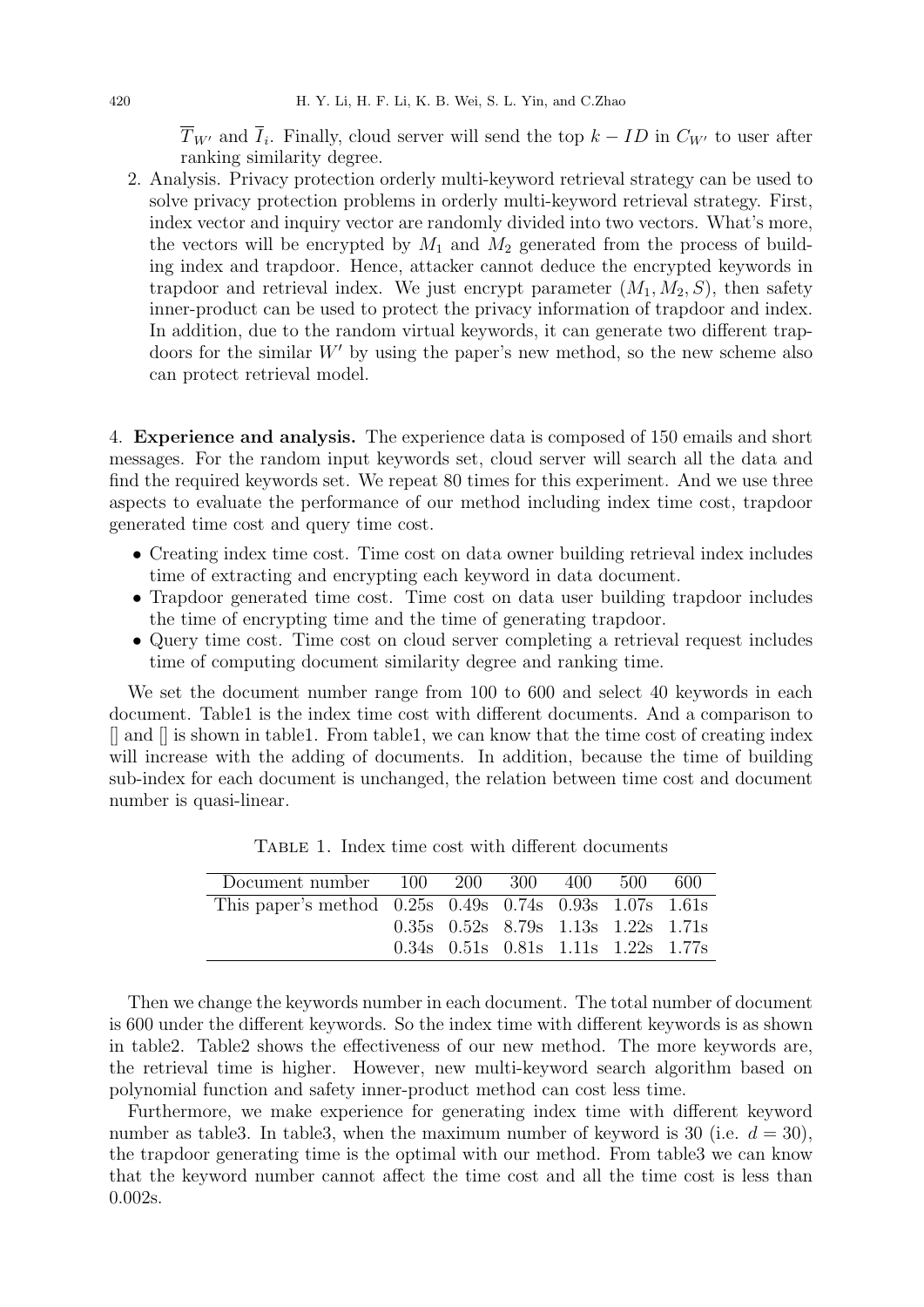| Keyword number 10                                                | - 20                                 | - 30 - | 40. | -50- |
|------------------------------------------------------------------|--------------------------------------|--------|-----|------|
| This paper's method $0.47ms$ $1.12ms$ $1.35ms$ $1.57ms$ $1.74ms$ |                                      |        |     |      |
|                                                                  | $0.57ms$ 1.33ms 1.53ms 1.69ms 1.92ms |        |     |      |
|                                                                  | $0.58ms$ 1.30ms 1.54ms 1.75ms 1.89ms |        |     |      |

Table 2. Index time cost with different keywords

TABLE 3. Generating trapdoor time with different keywords number

| Keyword number 5                                                          | $10 -$ | -15 -                                                                                                 | $20 -$ | -25- | -30 |
|---------------------------------------------------------------------------|--------|-------------------------------------------------------------------------------------------------------|--------|------|-----|
| This paper's method $1.14ms$ $1.14ms$ $1.17ms$ $1.17ms$ $1.17ms$ $1.16ms$ |        |                                                                                                       |        |      |     |
|                                                                           |        | $1.40 \text{ms}$ $1.44 \text{ms}$ $1.40 \text{ms}$ $1.40 \text{ms}$ $1.43 \text{ms}$ $1.44 \text{ms}$ |        |      |     |
|                                                                           |        | $1.42ms$ $1.43ms$ $1.38ms$ $1.40ms$ $1.44ms$ $1.43ms$                                                 |        |      |     |

Table 4. Generating trapdoor time with different maximum keywords number

| Maximum Keyword number 10 | - 20                            | -30- | 40 |
|---------------------------|---------------------------------|------|----|
| This paper's method       | $0.45s$ $0.94s$ $1.14s$ $1.23s$ |      |    |
|                           | $0.79s$ $1.08s$ $1.46s$ $1.57s$ |      |    |
|                           | $0.78s$ 1.11s 1.47s 1.58s       |      |    |

| Document number 100                                                 | 200 | -300 - | 400 | -500 -                                          | -600 |
|---------------------------------------------------------------------|-----|--------|-----|-------------------------------------------------|------|
| This paper's method $0.11s$ $0.21s$ $0.28s$ $0.34s$ $0.42s$ $0.62s$ |     |        |     |                                                 |      |
|                                                                     |     |        |     | $0.12s$ $0.21s$ $0.34s$ $0.44s$ $0.54s$ $0.71s$ |      |
|                                                                     |     |        |     | $0.13s$ $0.21s$ $0.33s$ $0.43s$ $0.53s$ $0.69s$ |      |

Table 5. Inquiry time with different documents

5. Conclusions. In this paper, we adopt density-based clustering method for K-anonymity privacy protection. The data will be aggregated as  $K$  clusters. Data are similar to each other in one cluster, however, they are greatly different from each other in different clusters. The data with similar sensitive attributes are aggregated together. Then it makes a clustering for the whole data according to aggregation results to achieve K-anonymous. Finally, we make a comparison from data quality and running time. The results show that when the K value increases, this new algorithm can obtain high quality data. In the future, we will study how to realize the efficient protection for huge amounts of data.

Acknowledgment. This work is supported by the Natural Science Foundation of China No.61602080 and Education Department Research Fund of Gansu Province, China (No.2013B-078). The authors also gratefully acknowledge the helpful comments and suggestions of the reviewers, which have improved the presentation.

## **REFERENCES**

- [1] M. U. Shankarwar, A. V.Pawar, Security and privacy in cloud computing: A survey, Proceedings of the 3rd International Conference on Frontiers of Intelligent Computing: Theory and Applications (FICTA) 2014. Springer International Publishing, pp. 105-112, 2015.
- [2] L. Wei, H. Zhu, Z. Cao, et al., Security and privacy for storage and computation in cloud computing[J]. Information Sciences An International Journal, vol. 258, no. 3, pp. 371-386, 2014.
- [3] A. Ibrahim, H. Jin, A. A. Yassin, et al., Secure Rank-Ordered Search of Multi-keyword Trapdoor over Encrypted Cloud Data, [C]// Apscc, pp. 263-270, 2012.
- [4] H. Flores, S. N. Srirama, C. Paniagua, A generic middleware framework for handling process intensive hybrid cloud services from mobiles $|C|$ // MoMM'2011-The Nineth International Conference on